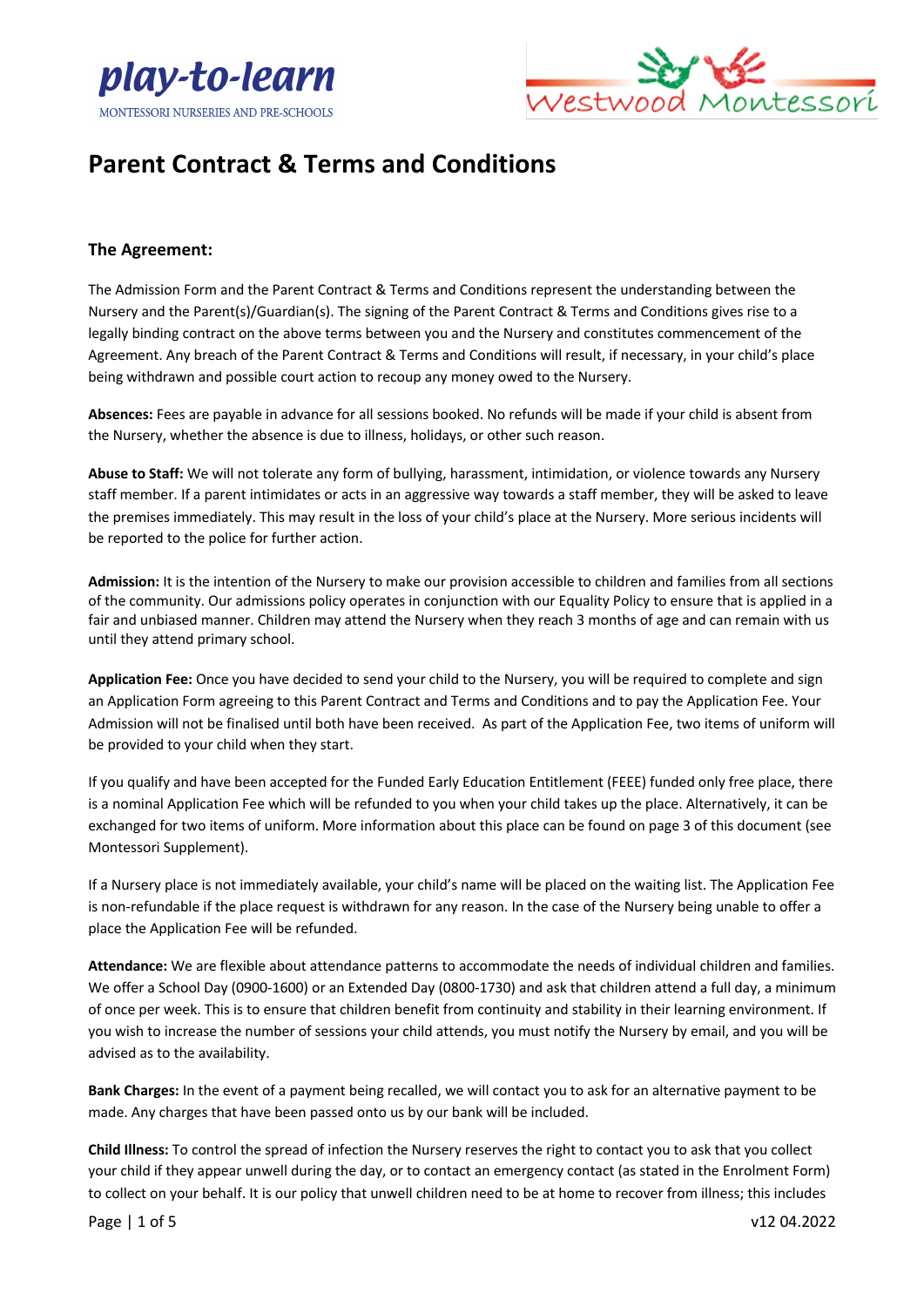



both infectious and non-infectious illness. All parents are required to inform the Nursery if their child has been unwell over the weekend or overnight before a session and if the child has been given medication.

**Child's Birth Certificate:** All children in receipt of the Funded Early Education Entitlement are required to provide the original birth certificate for verification. We will be unable to claim funding on your behalf if we do not hold the certificate number and date of issue. We request this information at point of entry to the Nursery.

**Disclosures:** The Nursery needs to be informed about any medical and non-medical condition, health problem, allergy or suspected learning difficulty affecting your child. We also need to be informed of any family circumstances or court order that may affect your child whilst in our care. Please ensure that such information is disclosed on your child's Nursery Enrolment Form. In addition, you are required to inform the Nursery in writing of any changes to the information held by us (e.g., changes to emergency contacts, allergies, medical conditions).

**Emergency Contacts:** In the event of an emergency or child illness, parents or other emergency contacts must be able to collect children within 30 minutes of receiving a telephone call. Details of all emergency contacts must be given at the point of enrolment and kept up to date thereafter.

**Fees and Payments:** Our Nursery fees are set at a competitive level to maintain a sustainable and well-equipped setting. Additional hours, not covered by the Funded Early Education Entitlement, are charged at our standard rate. A full list of charges can be found on the Nursery website and is also available from the Nursery Finance team.

Fees are billed termly and can be paid via bank transfer, Childcare Voucher or Tax-Free Childcare. Other payment methods can only be used with prior agreement by the Finance team and will be subject to an additional charge due to bank processing charges incurred by the Nursery.

Fees for each term are payable in advance by the dates given below:

- Autumn Term 15 August
- Spring Term 15 December
- Summer Term 15 April

Payments must clear our account by the dates given above or the due date given on the invoice irrespective of the method used. Late payments will incur an automatic fee of £50. Fees are payable by the Parents/Guardians, individually and/or jointly, who have signed and returned the Admission Form, Parent Contract and Terms and Conditions.

Fees increase annually in April. We will provide written notice of at least one month in advance of fee increases.

**Late Collection Charge:** You are required to inform the Nursery as early as possible if you are going to be late collecting your child. This is to ensure that sufficient staff cover can be arranged. If a child remains uncollected after the standard finish time of a session, the Nursery reserves the right to charge a late collection fee as follows: £15 for up to 15 minutes and £30 for up to 30 minutes. Late collection charges will be invoiced and require immediate payment.

**Liability:** The Nursery accepts no liability for any pecuniary or other loss suffered by you arising directly or indirectly because of the Nursery being temporarily closed or the non-admittance of a child to the Nursery for any reason.

**Local Authority Funded Early Education Entitlement:** The Nursery offers the Funded Early Education Entitlement following the guidelines of the Essex Provider Contract and Handbook. We accept 15 hours and 30 hours of Funded Early Education Entitlement for eligible 2-, 3- and 4-year-olds. Parents must pay for any hours their child attends over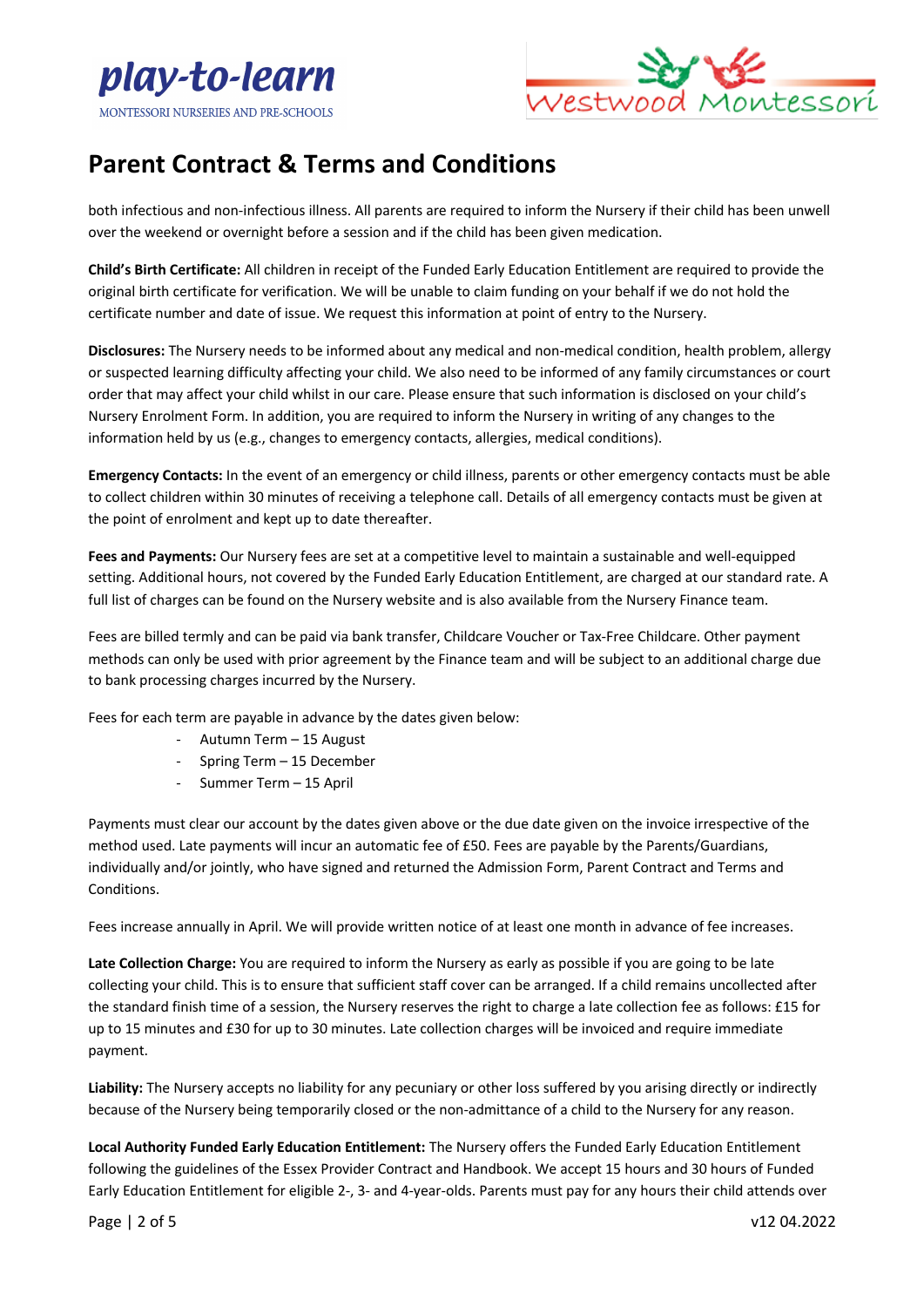



their FEEE funding entitlement. If your child is not eligible for the Funded Early Education Entitlement our standard charges will apply.

Once your child is eligible for the Funded Early Education Entitlement, you will need to complete a Parent Agreement Form every term, stating the exact number of hours per week that your child will be attending. These forms are issued by the Local Authority which we send on to you as soon as we receive them. It is your responsibility to ensure that we receive the form in good time. We will be unable to claim your funding without a completed form.

Where a parental contract has been signed agreeing to take the Funded Early Education Entitlement, the Nursery will secure funding for a full term, unless there are exceptional circumstances. Once you have signed a contract of attendance, you will not be able to transfer the Funded Early Education Entitlement payment to another provider during the same term unless agreed by Play to Learn Head Office.

If the Local Authority refuses to pay the Funded Early Education Entitlement because you are no longer eligible for either 15 hour or 30-hour funding or because you have over claimed, then you will become liable, and the Nursery will charge the fees to you directly.

**Montessori Supplement:** The fees include a Montessori Supplement which is not covered by the Funded Early Education Entitlement funding. The Montessori Supplement is for the Montessori education that the children in our care enjoy, including specialist teaching, curriculum resources and staff training. It also enables us to offer much better staff: child ratios than the industry standard.

If your child is eligible for FEEE funding and you are unable to afford the Montessori Supplement, please contact Play to Learn Head Office to discuss the availability of a FEEE funded only free place. Only those accepted on a FEEE funded only free place are exempt from paying the Montessori Supplement.

**Non-Payment of Fees:** In the unfortunate event that payment is not received, or if fees are not paid as agreed, or if payment is not forthcoming by a particular date the Nursery reserves the right to terminate and/or amend this contract with immediate effect and withdraw the child's place. The Nursery also reserves the right to pursue nonpayment of fees in the small claims court.

**Hours of Operation:** The Nursery is open Monday to Friday,

8.00am to 5.30pm, 51 weeks per year for all-year-round places

9.00am – 4.00pm, 38 weeks for term-time only places each academic year.

The Nursery is closed on all public holidays and can be closed for up to three days per academic year for staff continuous professional development training.

**Payment Plans:** On a case-by-case basis, Play to Learn Head Office may allow payment in instalments. There is an Administration Fee of £10 per term to use this service. In these circumstances, fees are payable in four equal instalments and should clear our account by the dates given below:

- Autumn Term 15 August/ 15 September / 15 October / 15 November
- Spring Term 15 December / 15 January / 15 February / 15 March
- Summer Term 15 April / 15 May / 15 June / 15 July

No reminders will be sent. Failure to meet these terms will result in your removal from the scheme and fees will then become due for immediate and full payment.